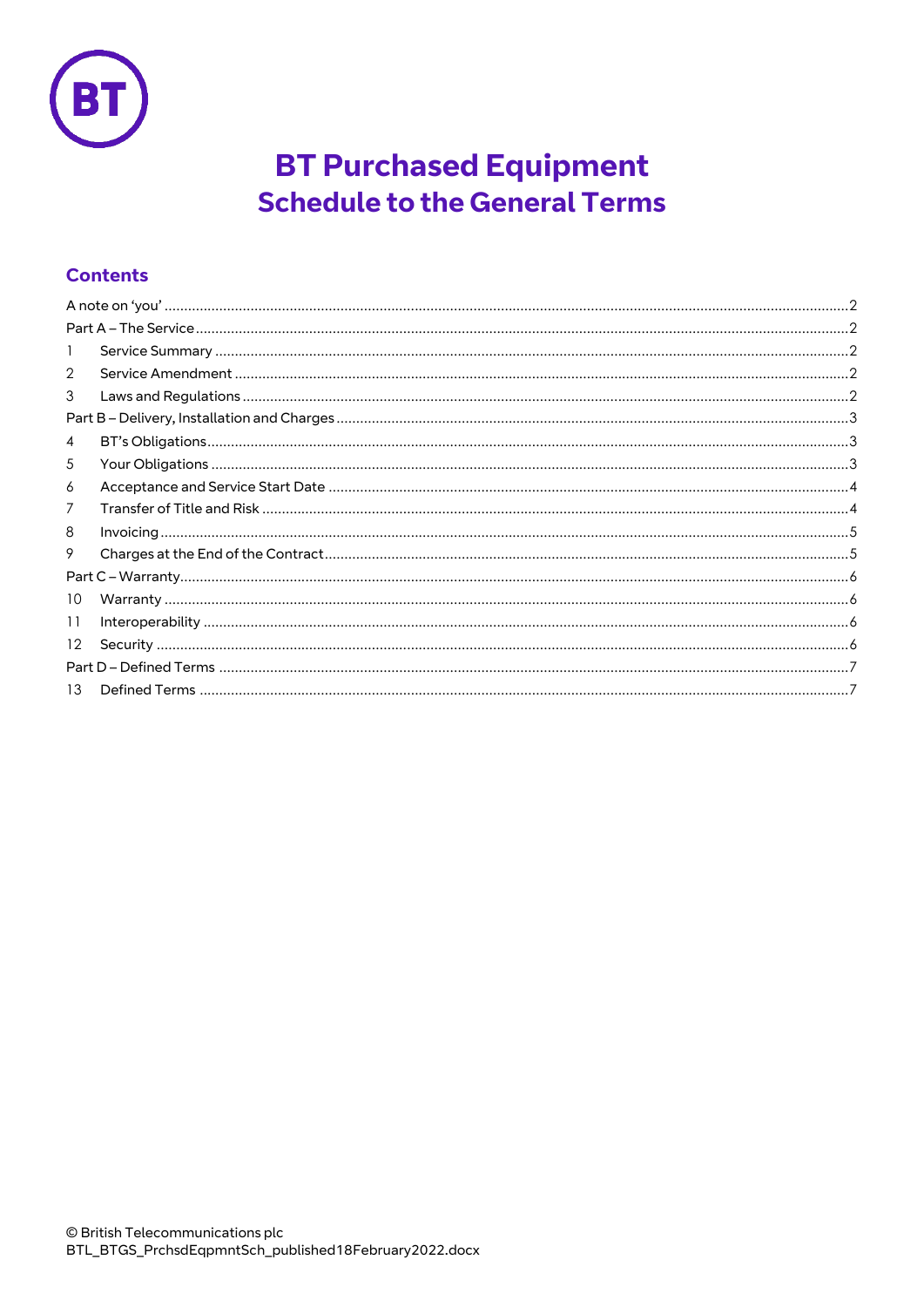

#### <span id="page-1-0"></span>**A note on 'you'**

'You' and 'your' mean the Customer.

Phrases that refer to 'each of us', 'both of us' or 'we both' mean one or both of BT and the Customer, whichever makes sense in the context of the sentence.

### <span id="page-1-1"></span>**Part A – The Service**

#### <span id="page-1-2"></span>**1 Service Summary**

BT will provide you with the Purchased Equipment and any associated installation services or maintenance services as set out in any applicable Annex or Order, as may be further described in an Annex to this Schedule (the "**Service**").

#### <span id="page-1-3"></span>**2 Service Amendment**

- <span id="page-1-5"></span>2.1 You may request, by giving BT Notice, a change to:
	- 2.1.1 an Order for the Service (or part of an Order) at any time before the applicable Service Start Date; or
	- 2.1.2 the Service at any time after the Service Start Date.
- 2.2 If you exercise your right under Paragrap[h 2.1](#page-1-5), and except where a change results from BT's failure to comply with BT's obligations under the Contract, BT will, within a reasonable time, provide you with a written estimate, including:
	- 2.2.1 the likely time required to deliver the changed Service; and
	- 2.2.2 any changes to the Charges due to the changed Service.
- 2.3 BT has no obligation to proceed with any change that you request under Paragrap[h 2.1,](#page-1-5) unless and until we both agree in writing on the necessary changes to the Charges, implementation timetable and any other relevant terms of the Contract to take account of the change.
- 2.4 If BT changes a Service prior to the Service Start Date because you have given BT incomplete or inaccurate information, BT may, in its reasonable discretion, apply additional reasonable Charges.
- 2.5 If BT provides you with any service(s) other than the Service, this Schedule will not apply to those service(s) and those service(s) will be governed by their separate terms and conditions.

#### <span id="page-1-4"></span>**3 Laws and Regulations**

#### 3.1 **Consumer Regulations**

Where you place an Order acting for purposes which are related to your trade, business or profession, it will be deemed a business to business transaction to which the Consumer Protection (Distance Selling) Regulations 2000 as amended by the Consumer Protection (Distance Selling) (Amendment) Regulations 2005 do not apply.

#### 3.2 **Sale of Goods**

The UN Convention on Contracts for the International Sale of Goods will not apply to the Contract.

#### <span id="page-1-7"></span><span id="page-1-6"></span>3.3 **WEEE Directive**

- 3.3.1 You will be responsible under Article 13 of the Waste Electrical and Electronic Equipment Directive 2012 ("**WEEE Directive**") for the costs of collection, treatment, recovery, recycling and environmentally sound disposal of any equipment supplied under the Contract that has become waste electrical and electronic equipment ("**WEEE**").
- 3.3.2 Each of us acknowledge that for the purposes of Article 13 this Paragraph [3.3](#page-1-6) is an agreement stipulating other financing arrangements for the collection, treatment, recovery, recycling and environmentally sound disposal of WEEE.
- 3.3.3 You will be responsible for any information recording or reporting obligations imposed by the WEEE Directive.
- 3.3.4 You will indemnify BT against any claims or legal proceedings that are brought or threatened against BT by a third party which would not have been caused or made had you fulfilled your express or implied obligations under this Paragrap[h 3.3](#page-1-6) or in connection with the WEEE Directive.
- 3.3.5 BT will notify you of any such claims or proceedings and keep you informed as to the progress of such claims or proceedings.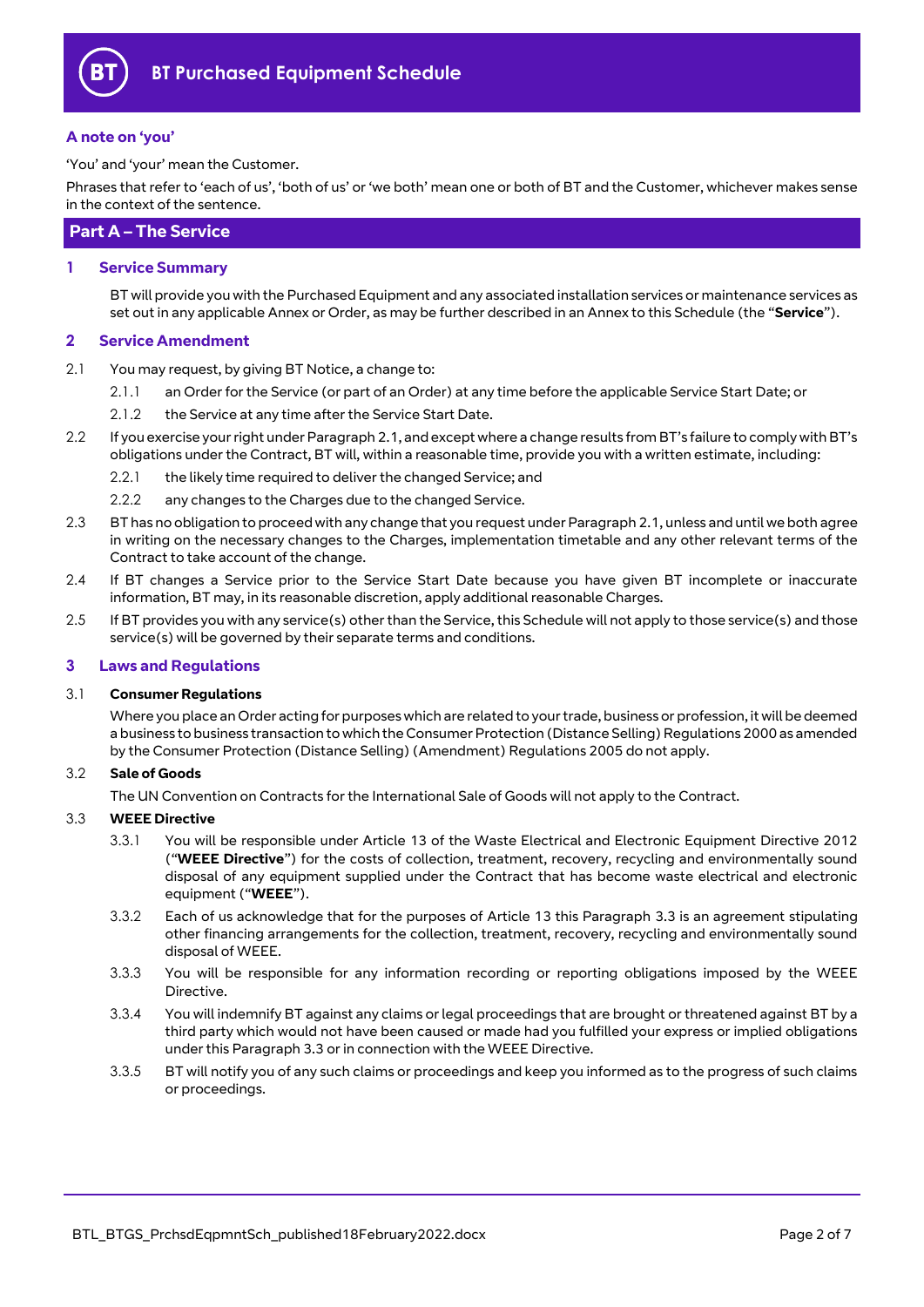

## <span id="page-2-0"></span>**Part B – Delivery, Installation and Charges**

#### <span id="page-2-1"></span>**4 BT's Obligations**

- <span id="page-2-8"></span>4.1 Where applicable before the Service Start Date and, where applicable, throughout the provision of the Service, BT will:
	- 4.1.1 subject to your compliance with Paragraph [5.1.6,](#page-2-3) comply with all reasonable health and safety rules and regulations and reasonable security requirements that apply at a Site. BT will not be liable if, as a result of any such compliance, BT is in breach of any of its obligations under this Contract;
	- 4.1.2 provide you with a date on which delivery of the Service (or each part of the Service, including to each Site) is due to start ("**Customer Target Date**"), but all dates are estimates;
	- 4.1.3 where the Site is located within the Territory, dispatch the Purchased Equipment for delivery to the applicable Site as set out in the Order;
	- 4.1.4 where the Site is located outside the Territory, subject to your compliance with Paragrap[h 5.1.1:](#page-2-4)
		- (a) deliver the Purchased Equipment to the applicable port of entry in the destination country in accordance with Paragrap[h 7.2](#page-4-2) and you will act as the importer of record; or
		- (b) if agreed between both of us in the Annex or an Order, BT will arrange shipping services to deliver the Purchased Equipment to the final destination address(es) specified in the Annex or Order;
	- 4.1.5 where the Site is located within the Territory and if agreed between both of us as set out in the Annex or an Order, install the Purchased Equipment at the applicable Sites, in which case BT will:
		- (a) test Purchased Equipment to ensure that it is ready for use; and
		- (b) on the date that BT has completed those tests, confirm to you that the Purchased Equipment is available for you to carry out any Acceptance Tests as set out in Paragrap[h 5.2.](#page-3-2)
- <span id="page-2-7"></span><span id="page-2-6"></span><span id="page-2-5"></span>4.2 Where the Site is located outside the Territory BT will not sell you Purchased Equipment with associated installation.
- 4.3 In the case of Paragraph [4.2](#page-2-5) above, and as BT may otherwise agree, in order to provide you with the Purchased Equipment and any installation services specified in the Annex or Order, BT may transfer the provision and invoicing of Purchased Equipment and installation outside the Territory to a BT Affiliate or a third party in accordance with Clause 26 of the General Terms.

#### <span id="page-2-2"></span>**5 Your Obligations**

- <span id="page-2-4"></span><span id="page-2-3"></span>5.1 Where applicable before the Service Start Date and, where applicable, throughout the provision of the Service by BT, you will:
	- 5.1.1 where the Site is located outside the Territory, act as the importer of record, clear the Purchased Equipment through the applicable customs authority in the destination country and be liable for any import tax, duty and/or excise duty incurred, and, if requested by BT, provide authorisation as soon as practicable authorising BT or BT's agent to carry out BT's obligations as shipping agent. If you cannot give such authorisation, you will be responsible for fulfilling those obligations on BT's behalf at your own cost;
	- 5.1.2 provide BT with the names and contact details of any individuals authorised to act on your behalf for Service management matters, but BT may also accept instructions from a person who BT reasonably believes is acting with your authority;
	- 5.1.3 provide BT with the name and contact details of at least one individual who will be responsible for receiving the Purchased Equipment at the Site;
	- 5.1.4 provide BT with any information reasonably required without undue delay;
	- 5.1.5 provide BT, and BT's employees, agents, consultants and subcontractors, with access to Sites during Business Hours, or as otherwise agreed, to enable BT to set up, deliver and install the Purchased Equipment, as specified in the Annex or Order;
	- 5.1.6 notify BT in advance and in writing of any health and safety rules and regulations and security requirements that apply at a Site;
	- 5.1.7 prepare and maintain the Site for the installation of Purchased Equipment, including:
		- (a) provide a suitable and safe operational environment for any Purchased Equipment including all necessary trunking, conduits, cable trays, power sockets and telecommunications connection points in accordance with BT's reasonable instructions and in accordance with applicable installation standards;
		- (b) take up or remove any fitted or fixed floor coverings, ceiling tiles and partition covers and/or provide any openings in buildings required to connect Purchased Equipment to appropriate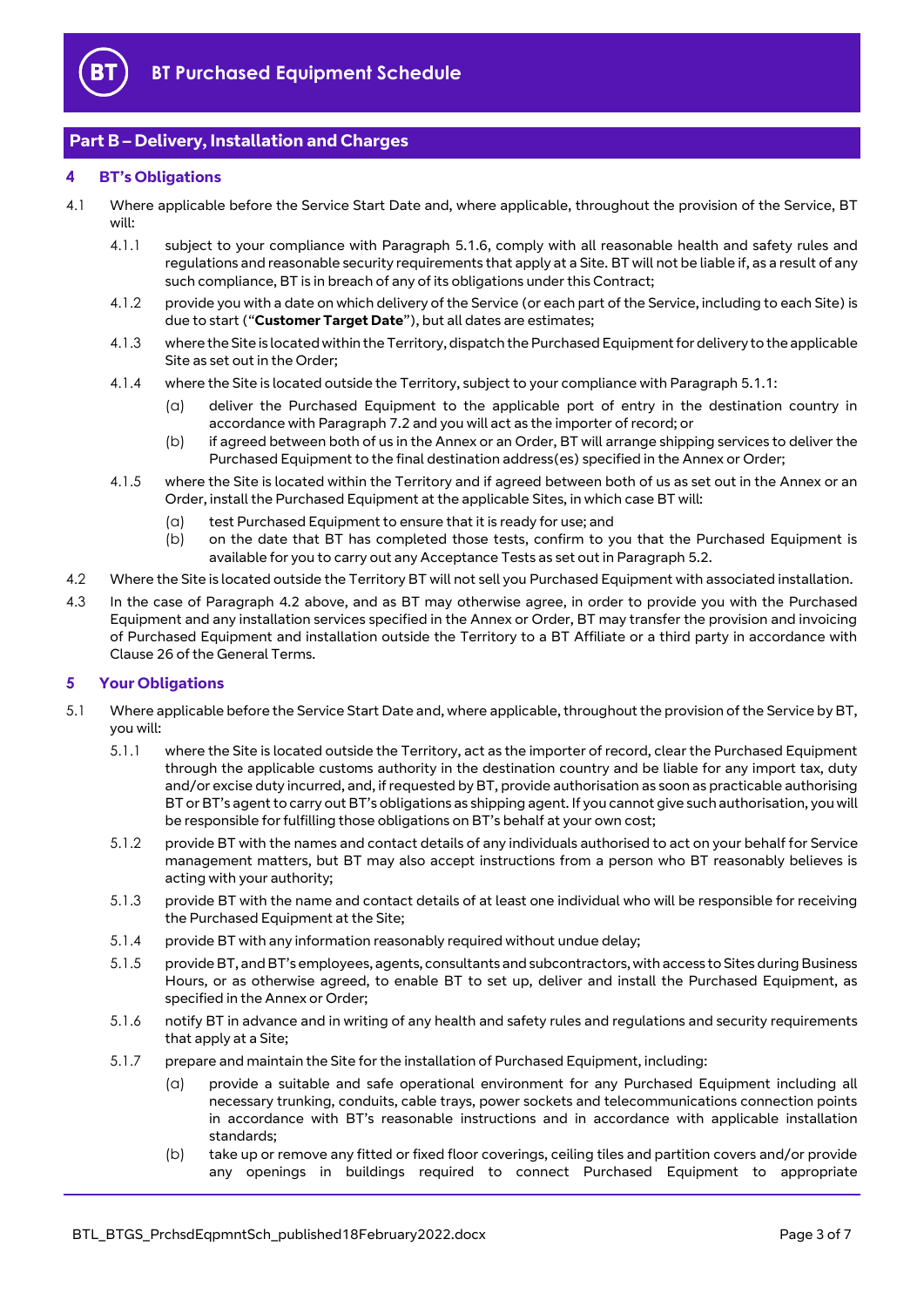

telecommunications facilities in time to allow BT to undertake any necessary installation or any maintenance services, as set out in the Annex or Order;

- (c) complete any other preparation activities that BT may request, in accordance with any reasonable timescales, to enable you to receive the Service promptly; and
- (d) carry out after installation any work that may be required to make good any cosmetic damage caused during the installation or any maintenance services, as set out in the Annex or Order.
- <span id="page-3-2"></span>5.2 If BT installs the Purchased Equipment, after receiving notice from BT under Paragraph [4.1.5\(b\),](#page-2-6) you will promptly carry out objective tests to determine whether the Purchased Equipment is ready for use ("**Acceptance Tests**").
- 5.3 On and from the Service Start Date, or the date of installation where BT installs the Purchased Equipment, you will comply with the provisions of any Software licences provided with or as part of the Service.
- 5.4 Until ownership in the Purchased Equipment transfers to you in accordance with Paragraph [7,](#page-3-1) you will:
	- 5.4.1 keep the Purchased Equipment safe and without risk to health;
	- 5.4.2 only use the Purchased Equipment, or allow it to be used, in accordance with any instructions BT may give and for the purpose for which it is designed;
	- 5.4.3 not move the Purchased Equipment or any part of it from the Site;
	- 5.4.4 not make any alterations or attachments to the Purchased Equipment without BT's prior written consent. If BT gives its consent, any alterations or attachments will become part of the Purchased Equipment;
	- 5.4.5 not sell, charge, assign, transfer or dispose of or part with possession of the Purchased Equipment or any part of it;
	- 5.4.6 not allow any lien, encumbrance or security interest over the Purchased Equipment, nor pledge the credit of BT for the repair of the Purchased Equipment or otherwise;
	- 5.4.7 not claim to be owner of the Purchased Equipment and ensure that the owner of the Site will not claim ownership of the Purchased Equipment, even if the Purchased Equipment is fixed to the Site;
	- 5.4.8 obtain appropriate insurance against any damage to or theft or loss of the Purchased Equipment;
	- 5.4.9 indemnify BT against all claims and proceedings arising from your use of the Purchased Equipment or if the Purchased Equipment is damaged, stolen or lost. You will keep BT informed of anything which may affect BT's rights, or involve BT in any proceedings, loss or liability;
	- 5.4.10 ensure that the Purchased Equipment appears in BT's name in your accounting books; and
	- 5.4.11 if there is a threatened seizure of the Purchased Equipment, or anything listed in Clause 18.3 of the General Terms applies to you, immediately notify BT and BT may take action to repossess the Purchased Equipment. You will also notify interested third parties that BT owns the Purchased Equipment.

#### <span id="page-3-0"></span>**6 Acceptance and Service Start Date**

- <span id="page-3-3"></span>6.1 The Service Start Date will be the date that you accept the Purchased Equipment as set out in this Paragrap[h 6.](#page-3-0)
- 6.2 Where the Site is located within the Territory, the Purchased Equipment will be deemed to have been accepted:
	- 6.2.1 if BT does not install the Purchased Equipment, when you take delivery or possession of the Purchased Equipment; and
	- 6.2.2 if BT installs the Purchased Equipment, the earlier of:
		- (a) the date you confirm acceptance in writing;
		- (b) if you have not notified BT in writing whether the Purchased Equipment has passed the Acceptance Tests by the end of the fifth Business Day following notification under Paragrap[h 4.1.5\(b\),](#page-2-6) the Business Day after that;
		- (c) the date that you notify BT in writing that the Purchased Equipment has not passed the Acceptance Tests and that is due to minor Incidents that do not affect the Purchased Equipment's performance; or
		- (d) if you notify BT in writing that the Purchased Equipment has not passed the Acceptance Tests and that is due to Incidents that affect the Purchased Equipment's performance, the date that BT notifies you that BT has remedied the non-conformance, which BT will remedy without undue delay.
- 6.3 Where the Site is not located within the Territory, acceptance of the Purchased Equipment will be deemed to take place on signature for the delivery at the port of entry, or at the final delivery address(es) that BT has agreed with you if BT has agreed to ship the Purchased Equipment as set out in Paragrap[h 4.1.4\(b\)](#page-2-7) .
- 6.4 Except where you have relied on BT's written advice, it is your responsibility to satisfy yourself as to the suitability of Purchased Equipment for your needs.

#### <span id="page-3-1"></span>**7 Transfer of Title and Risk**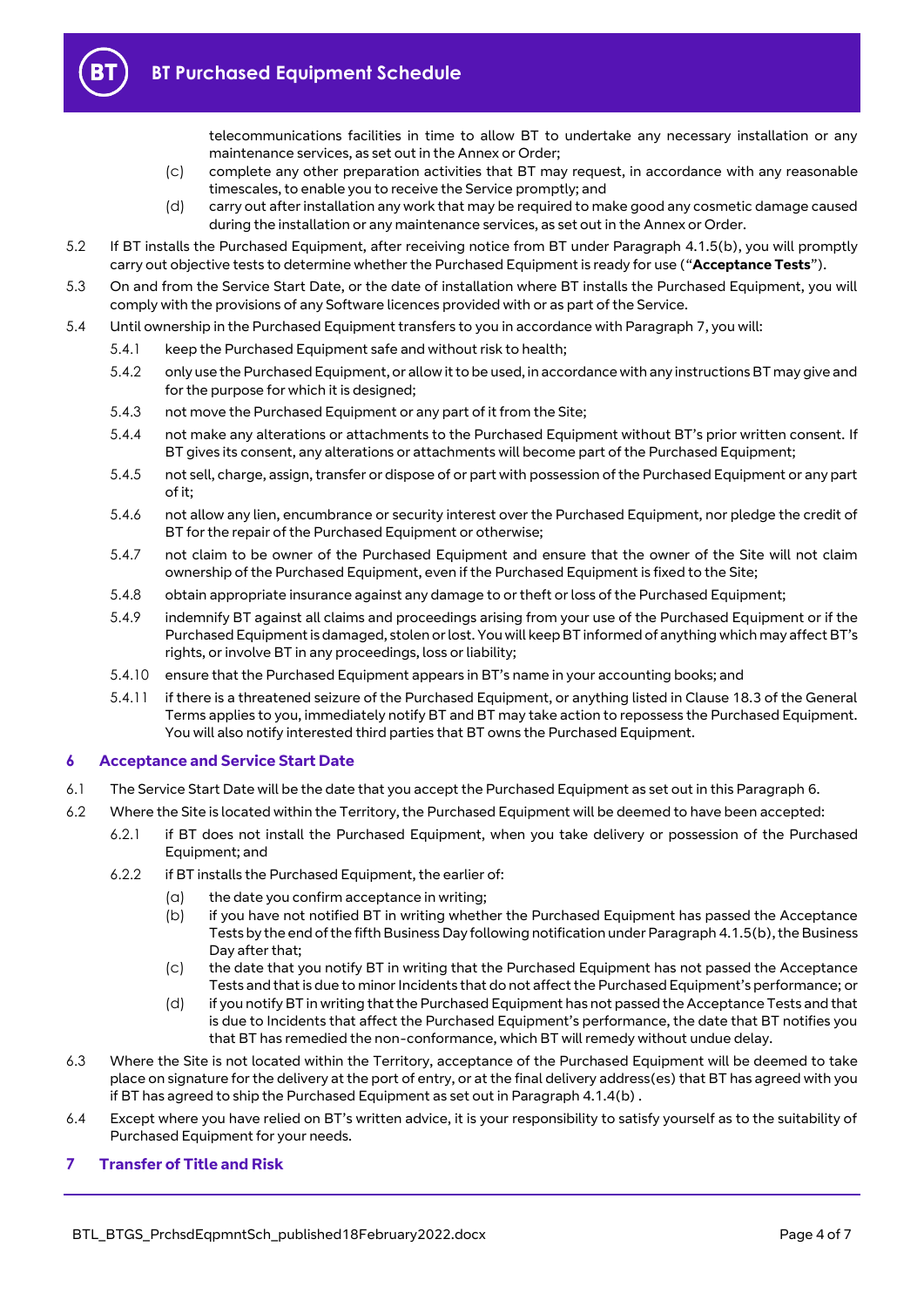

- 7.1 Where the Purchased Equipment is delivered to a Site that is located within the Territory:
	- 7.1.1 title in the Purchased Equipment (except for the Intellectual Property Rights) will pass to you when you have paid for the Purchased Equipment in full;
	- 7.1.2 if BT delivers and installs the Purchased Equipment, risk will pass to you on delivery of the Purchased Equipment, but you will not be liable for any loss or damage that is caused by BT's negligence; and
	- 7.1.3 if BT does not install the Purchased Equipment, risk will pass to you when you take possession of the Purchased Equipment.
- <span id="page-4-2"></span>7.2 Where the Purchased Equipment is delivered to a Site that is not located within the Territory:
	- 7.2.1 title in the Purchased Equipment (except for the Intellectual Property Rights) will pass to you upon dispatch from the final shipping point in the Territory (or in transit if shipped from outside the Territory); and
	- 7.2.2 risk in the Purchased Equipment will pass to you in accordance with Incoterms® 2020 DAP, but you will not be liable for any loss or damage that is caused by BT's negligence.

#### <span id="page-4-0"></span>**8 Invoicing**

- 8.1 BT will invoice you for the Charges for the Service as set out in Paragraph [8.2](#page-4-3) in the amounts and currency specified in the Order.
- <span id="page-4-3"></span>8.2 Unless stated otherwise in an applicable Annex or Order, BT will invoice you for:
	- 8.2.1 Installation Charges, on the Service Start Date (or monthly in arrears prior to the Service Start Date for any work carried out where the planned installation period is longer than one month);
	- 8.2.2 Charges for Purchased Equipment on the date you take delivery or possession;
	- 8.2.3 any Recurring Charges monthly in advance from the Service Start Date (for any period where the Service is provided for less than one month, the Recurring Charges will be calculated on a daily basis);
	- 8.2.4 De-installation Charges within 60 days of de-installation of the Service; and
	- 8.2.5 any Termination Charges incurred in accordance with Paragrap[h 9](#page-4-1) upon termination of the relevant Service.
- 8.3 BT may invoice you for any of the following charges in addition to those set out in Paragrap[h 8.2](#page-4-3) orthe Annex or Order:
	- 8.3.1 charges for cancelling the Service in accordance with Clause 16 of the General Terms;
	- 8.3.2 charges for expediting provision of the Service at your request after you have been informed of the Customer Target Date;
	- 8.3.3 charges for investigating an Incident in the Purchased Equipment that you report to BT where BT finds no Incident or that the Incident is caused by something for which BT is not responsible under the Contract; and
	- 8.3.4 any other charges otherwise agreed between both of us.

#### <span id="page-4-1"></span>**9 Charges at the End of the Contract**

- 9.1 If you exercise your right under Clause 17 of the General Terms to terminate the Contract for convenience, you will pay BT as compensation:
	- 9.1.1 all charges incurred by BT from a supplier due to the early termination;
	- 9.1.2 any remaining Charges outstanding for Purchased Equipment and services rendered; and
	- 9.1.3 any other Charges set out in the Annex or Order.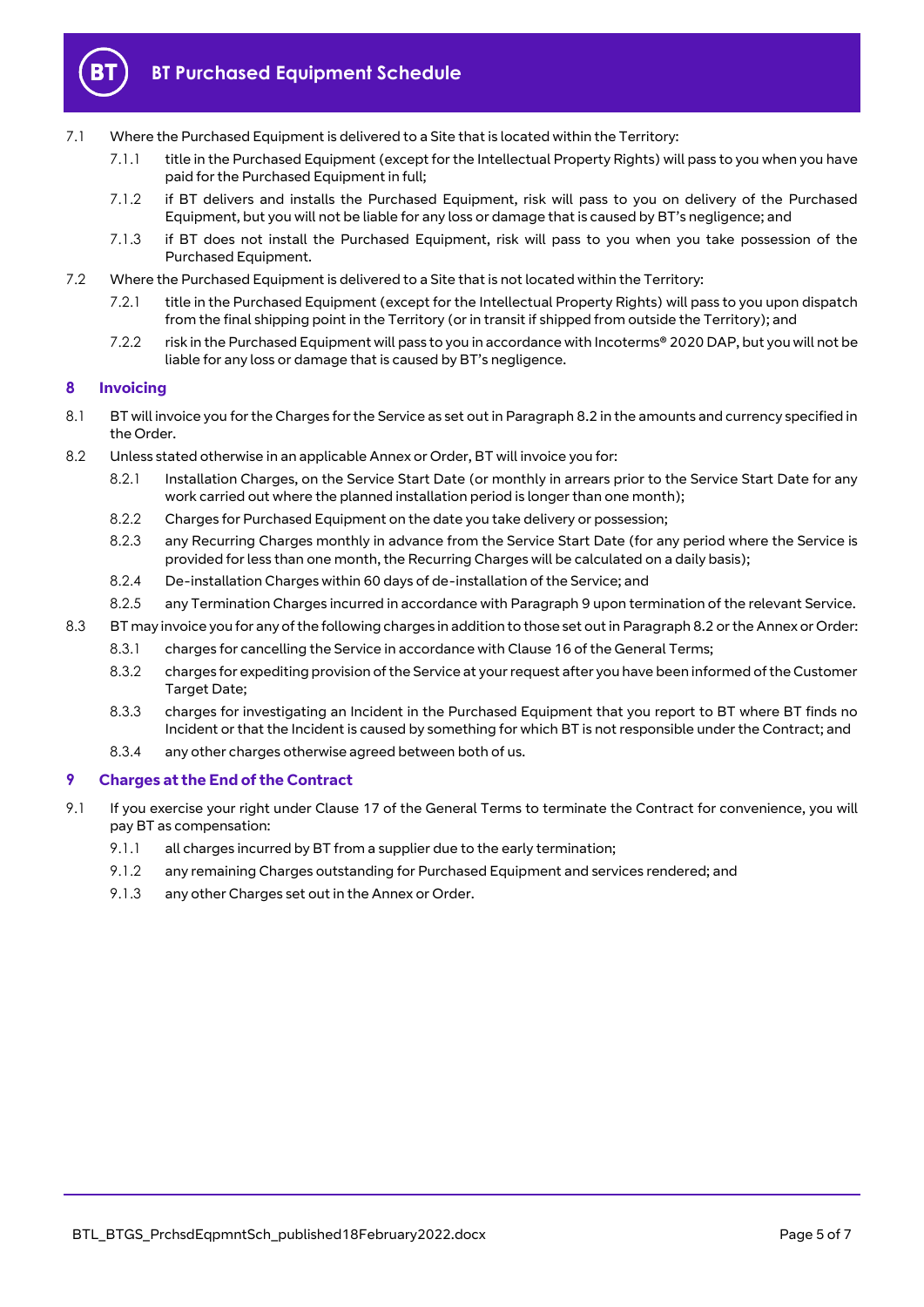

## <span id="page-5-0"></span>**Part C – Warranty**

#### <span id="page-5-1"></span>**10 Warranty**

- <span id="page-5-4"></span>10.1 At any time following the Service Start Date during the period set out in an Annex or Order (or any other period that BT gives you Notice of), if you report to BT (according to the process set out in the Annex or any other process that BT gives you Notice of) that there is an Incident in the Purchased Equipment which is due to faulty design, manufacture or materials, or BT's negligence, BT will, or will arrange for the manufacturer or other third party to, replace or (at BT's option) repair the part affected by, or causing the Incident free of charge, unless:
	- 10.1.1 the Purchased Equipment has not been properly kept, used and maintained in accordance with the manufacturer's or BT's instructions, if any;
	- 10.1.2 the Purchased Equipment has been modified without BT's written consent;
	- 10.1.3 the Incident is due to accidental or wilful damage, interference with or maintenance of Purchased Equipment by persons other than BT, or a third party authorised by BT;
	- 10.1.4 the Incident is due to faulty design by you where the Purchased Equipment has been manufactured to your design; or
	- 10.1.5 the Incident is due to fair wear and tear.
- 10.2 If requested by BT, you will return the Purchased Equipment affected by an Incident to BT or to the manufacturer or other third party, in accordance with BT's instructions, for repair or replacement as set out in Paragraph [10.1.](#page-5-4)
- 10.3 BT does not warrant that the Software supplied under the Contract will be free of all Incidents or that its use will be uninterrupted, but BT will remedy any defects that significantly impair performance (where necessary, by arrangement between both of us) within a reasonable time.

#### <span id="page-5-2"></span>**11 Interoperability**

BT does not make any representations, whether express or implied, about whether the Purchased Equipment will operate in combination with any other equipment or software.

#### <span id="page-5-3"></span>**12 Security**

- 12.1 You are responsible for the proper use of any user names, personal identification numbers and passwords used with the Purchased Equipment, and you will take all necessary steps to ensure that they are kept confidential, secure and not made available to unauthorised persons.
- 12.2 BT does not guarantee the security of the Purchased Equipment against unauthorised or unlawful access or use.